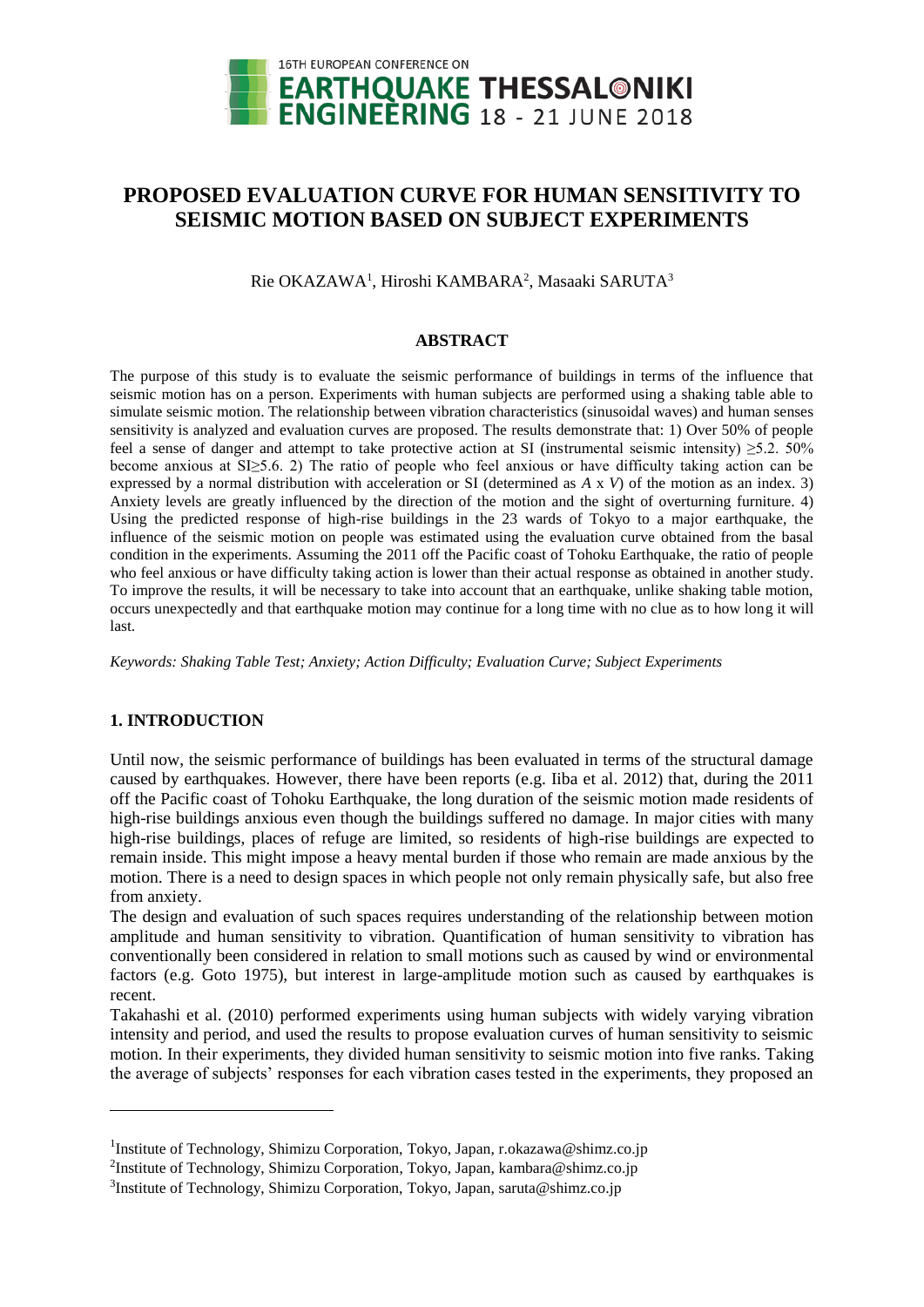evaluation curve for each rank. Hida et al. (2012a, 2014) carried out questionnaire surveys of high-rise building residents in the Kanto and Kansai regions to examine levels of anxiety and difficulty in taking action (action difficulty) during the 2011 off the Pacific coast of Tohoku Earthquake. They also reproduced the earthquake motion using a shaking table to confirm the correspondence between the real earthquake and experiments with human subjects. Kaneko et al. (2015) also carried out similar questionnaire surveys relating to the 2011 off the Pacific coast of Tohoku Earthquake and performed experiments using a shaking table and human subjects in an effort to quantify human sensitivity to seismic motion with a wider range of periods and greater amplitude.

As this review illustrates, there have been studies in which evaluation curves are proposed. However, most of the proposed curves are not simple functions, so to use them in quantitative evaluation, values must be read from the plots. Further, there are few cases where variations in experimental conditions are considered. In this study, the ratio of people who have the same level of response to motion is simply expressed as a probability distribution function for vibration intensity. In addition to vibration intensity, variation in position of the subjects, the direction of the motion and the indoor environment are also considered as different experimental conditions and reflected to evaluation curves.

Finally, to confirm the applicability of the proposed evaluation curves, the influence of large earthquake motion on people in high-rise buildings within the 23 wards of Tokyo is examined.

## **2. RESULTS OF EXPERIMENTS WITH HUMAN SUBJECTS AND EVALUATION CURVES**

### *2.1 Outline of Experiments*

The shaking table shown in Figure 1 was used. The table measures  $4 \text{ m } \times 4 \text{ m }$  and a cabin structure was placed on the table within which the experiments with human subjects were carried out. Subjects sat on chairs within the cabin. The brightness of the cabin could be adjusted. VR images (of which an example is shown in Figure 2) could be projected onto a screen to give the impression of overturning furniture caused by the input motion. The protocol used to ensure subject safety is shown in Figure 3. An industrial physician determined whether it was appropriate for each subject to undergo vibration using an inquiry sheet to verify that they were healthy and had no chronic health problems. Preliminary experiments were used to determine a suitable number of shaking tests and their duration for each subject to ensure that subjects' health would not be compromised.



Figure 1. Shaking table and cabin



Figure 2. Example of VR imagery



Figure 3. Safety protocol for subjects

Three sets of experiments were performed with different characteristics of vibration intensity, subject pose (sitting or standing), direction of motion (left to right or front to back) and indoor environment. These experimental conditions are shown in Table 1. The input motion was a sinusoidal wave with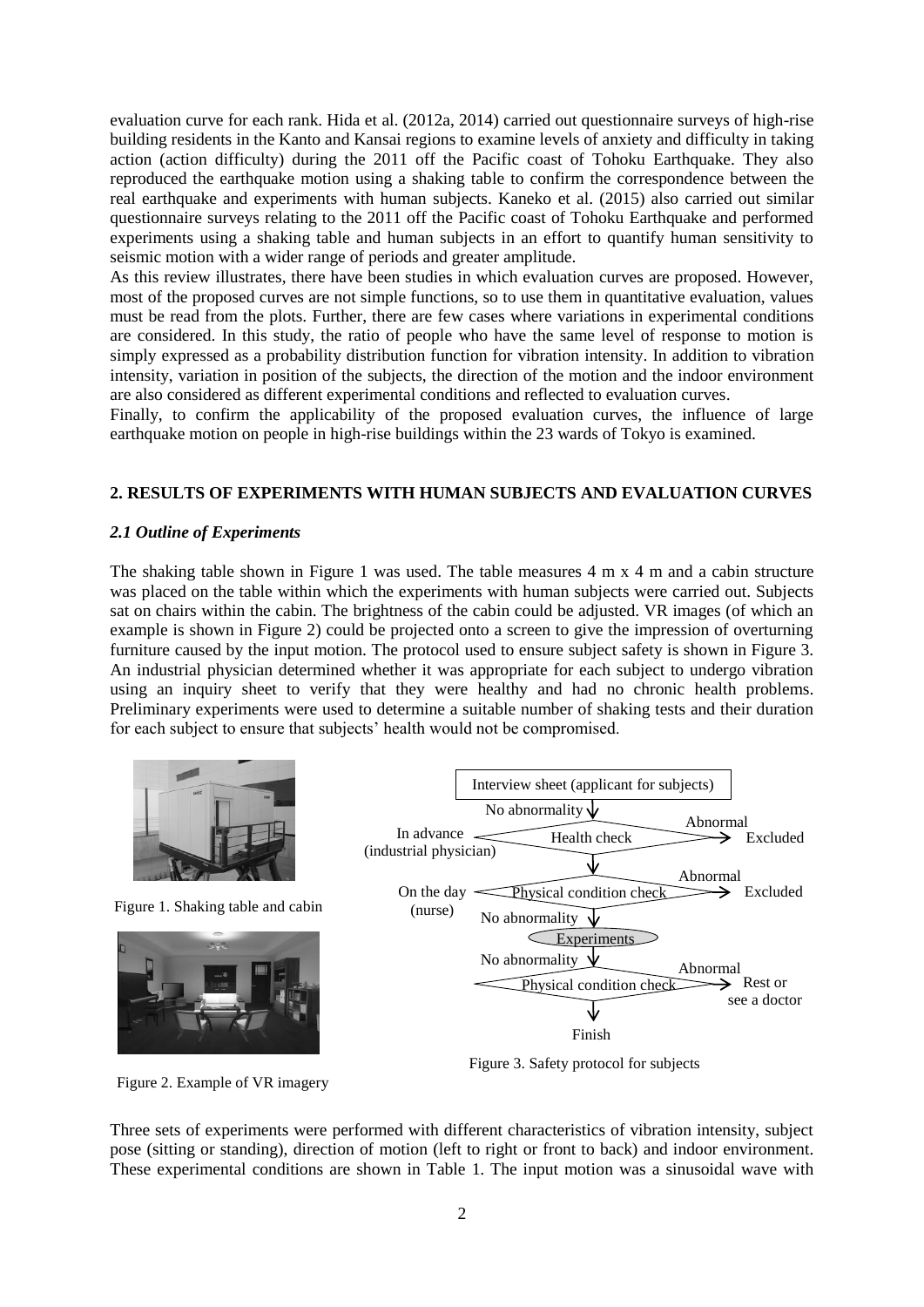duration of 5 seconds or 3 wavelengths. In Experiment-1, the acceleration and velocity of the input motion was varied. Other experimental conditions were fixed: subjects were sitting, input motion was left to right, the indoor environment was bright and no VR images were projected. This set of experimental conditions is referred to as the basal condition.

Vibration intensity was determined on the basis of experimental results by Takahashi et al. and preliminary experiments to ensure that it would not unnecessarily burden the subjects. In Experiment-2, subject pose and direction of the motion were varied, while in Experiment-3, indoor environment was changed. There were many excitation cases involved in Experiments-1 and -2, so each subject was exposed to half of the cases only; that is, each full sample is derived from two subjects.

The vibration intensities used in this experiment, where acceleration  $A(m/s^2)$  and velocity  $V(m/s)$  of the input motion were changed as parameters, are compared with the anxiety evaluation curves proposed by Takahashi et al. in Figure 4.

After each excitation case, subjects completed a questionnaire in which they were asked to rate their experience. Levels of anxiety and action difficulty were ranked into five categories in the questionnaire, while action taken to assure safety (protective action) was divided into four categories, as shown in Table 2. Levels of anxiety and action difficulty were determined in reference to the Takahashi et al. and an additional descriptive phrase was given in parentheses. When ranking action difficulty during the sitting experiments, subjects were asked to imagine that they were standing.

|                                                      | Experiment-1  | Experiment-2                                                                                   | Experiment-3                               |                                                       |  |
|------------------------------------------------------|---------------|------------------------------------------------------------------------------------------------|--------------------------------------------|-------------------------------------------------------|--|
|                                                      |               | basal condition influence of subjects' position influence of brightness influence of VR images |                                            |                                                       |  |
| Number of subjects                                   | 72            |                                                                                                |                                            | 32                                                    |  |
| Direction of motion                                  | left to right | left to right,                                                                                 | left to right                              |                                                       |  |
|                                                      |               | front to back                                                                                  |                                            |                                                       |  |
| Subject pose                                         | sitting       | standing                                                                                       | sitting                                    |                                                       |  |
| Excitation case<br>(excitation cases per<br>subject) | 36<br>(18)    | left to right: $16(8)$<br>front to back: $14(7)$                                               | bright environment:7<br>dark environment:7 | overturning furniture:7<br>no overturning furniture:7 |  |

|  | Table 1. Experimental condition |  |
|--|---------------------------------|--|
|  |                                 |  |



|  | Table 2. Questionnaire list |  |
|--|-----------------------------|--|
|--|-----------------------------|--|

| level          | Anxiety                                                      |
|----------------|--------------------------------------------------------------|
| $\Omega$       | There was no anxiety                                         |
|                | (It was nothing.)                                            |
| 1              | A little anxious                                             |
|                | (Nervous but remained calm.)                                 |
| 2              | Anxious                                                      |
|                | (Worried but managed to calm down.)                          |
| 3              | Very anxious                                                 |
|                | (Never experienced such motion and not able to remain calm.) |
| $\overline{4}$ | <b>Extremely</b> anxious                                     |
|                | (Frightening; never want to experience it again.)            |
| level          | Action difficulty                                            |
| $\mathbf{0}$   | No difficulty standing                                       |
| 1              | Shaken a little, but able to remain standing.                |
|                | (Maintained balance by adopting a wide stance.)              |
| $\overline{c}$ | Shaken greatly, but be able to stand.                        |
|                | (Maintained balance only by adjusting feet.)                 |
| 3              | Difficulty standing without holding onto something.          |
| 4              | Not able to stand.                                           |
| level          | Protective action                                            |
| $\overline{0}$ | Didn't feel in danger.                                       |
| 1              | Felt in danger and took action to protect myself.            |
| 2              | Felt in danger, but could not take action to protect myself  |
|                | because of the strong motion.                                |
| 3              | Felt in danger, but could not take action to protect myself  |
|                | because of fear.                                             |
|                |                                                              |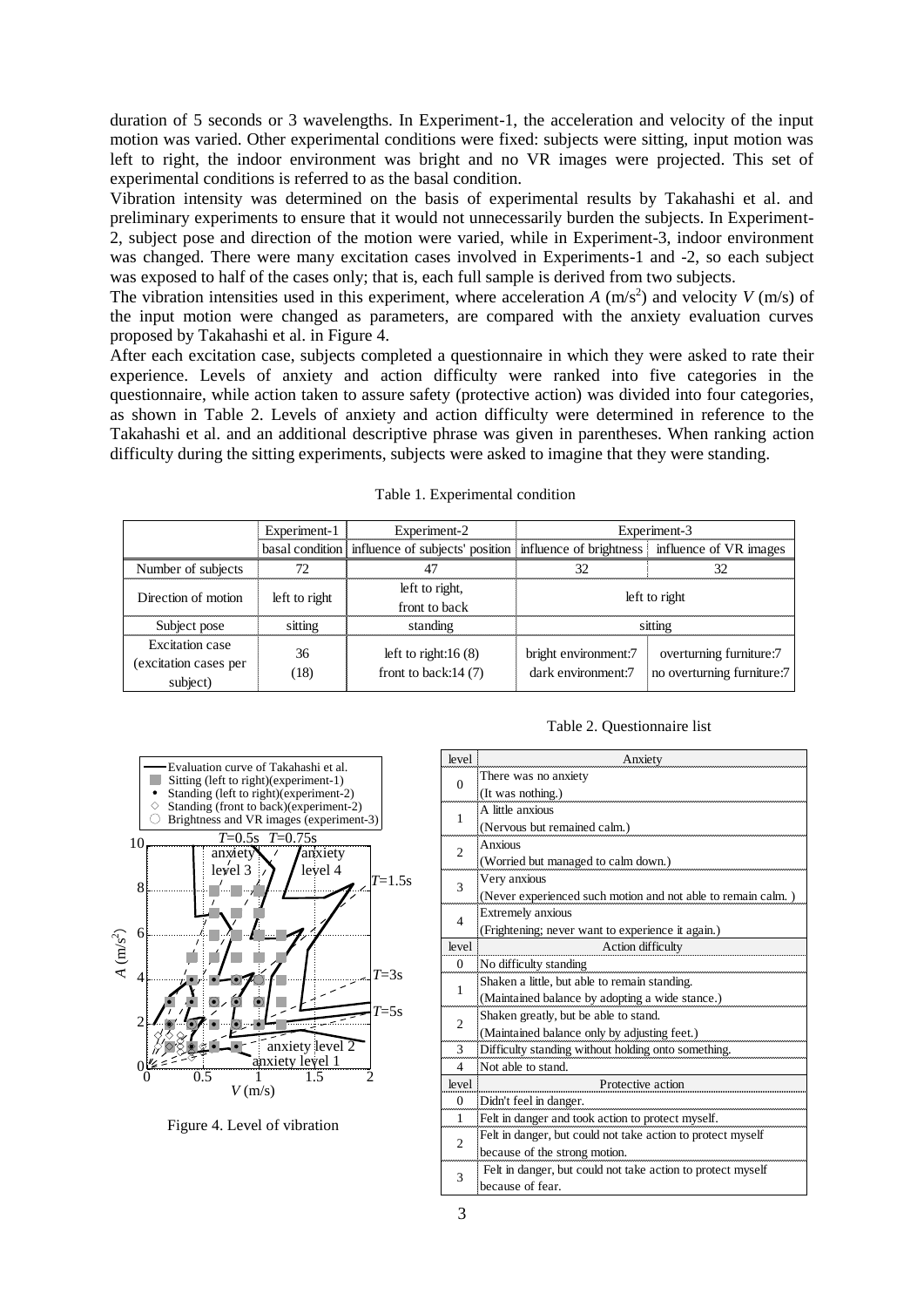#### *2.2 Results of Experiments*

As an example of the experiment results, the relationship between vibration intensity and human sensitivity in Experiment-1 (basal condition) is shown in Figure 5. Here, subjects' responses are aggregated for each level shown in Table 2 in each excitation case and the average value is shown. Instrumental seismic intensity (SI) as calculated using formula (1) (Takemura 2003) and the evaluation curves proposed by Takahashi et al. (for level 2 of anxiety and level 3 of action difficulty) are also shown in the figure.

## $SI = log_{10}AV + 5.5$

$$
(1)
$$

Figure 5(a), (b) make clear that as *A* increases, anxiety and action difficulty rise. At high levels of vibration intensity ( $A \ge 5$  m/s<sup>2</sup> and  $V \ge 0.8$  m/s in the case of anxiety,  $A \ge 4$  m/s<sup>2</sup> and  $V \ge 0.6$  m/s in the case of action difficulty), changes in *V* have little effect, but when the vibration intensity is lower, anxiety and action difficulty tend to rise as *V* increases. In terms of SI, the border between levels 2 and 3 for both anxiety and action difficulty is comparable with SI=6. Comparing these results with the Takahashi et al. evaluation curve for anxiety level 2, although anxiety tends to be slightly higher in the region where *A* is big, the average value near the curve is about 1.5-2.5, or almost the same as the Takahashi et al. value. For action difficulty, the Takahashi et al. evaluation curve tends to be higher than the experiment results. It is conceivable that this is because subjects were imagining the standing pose when they were responding to the action difficulty question in Experiment-1. As for protective action, as shown in Figure 5(c), people sensed danger when the input motion was  $A \geq 2$  m/s<sup>2</sup> and *V*  $\geq$ 0.4 m/s, and the ratio of people who felt unable to take any protective action because the motion was too great increased with input motion of  $A \ge 3$  m/s<sup>2</sup> and  $V \ge 0.6$  m/s.



Figure 5. Average value in each excitation case in Experiment-1(basal condition)

#### *2.3 Construction of Evaluation Curve*

Basic evaluation curves are constructed using the results of Experiment-1 (the basal condition). In each excitation case, experimental results are compiled as the ratio (*PR*) of subjects who responded higher than a certain level (e.g. anxiety level 2 or more) to all subjects tested. It is presumed that the exceedance probability of reaching each level of human sensitivity to seismic motion  $x$  can be represented by the cumulative distribution function with a standard normal distribution  $\Phi(x)$ , as shown in formula (2). Seismic motion *x* is expressed using SI, ln*A* and ln*V*.

$$
P_R(x) = \Phi((x - \mu)/\sigma) \tag{2}
$$

where  $\mu$  is the mean value and  $\sigma$  is the standard deviation as calculated by the least-squares method.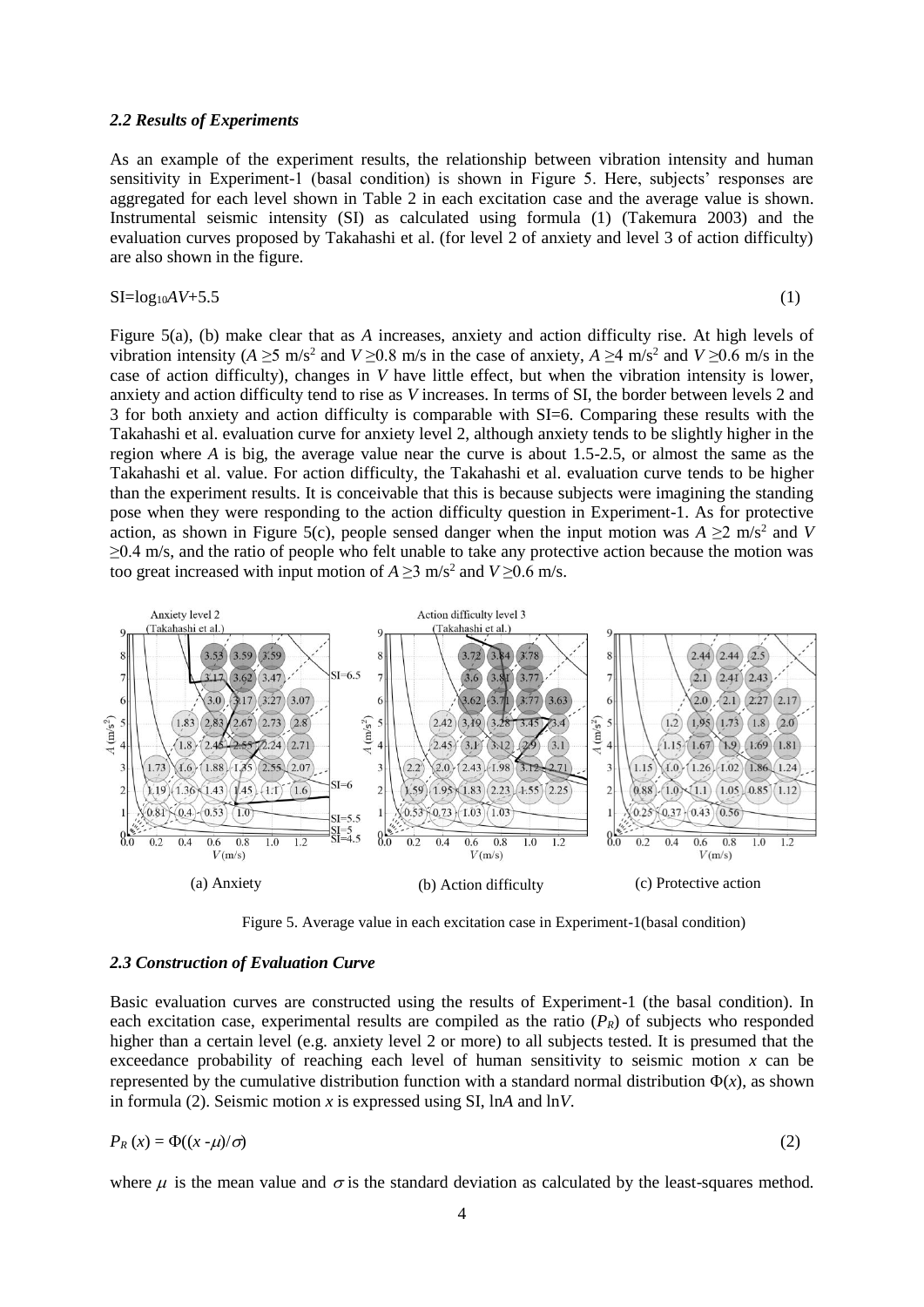In order to eliminate probabilities  $P_R(x) = 0$  and  $P_R(x) = 1$ , the range of experimental results used for approximation is set to SI $\leq$ 6.3 for level 2 or more and SI $\geq$ 5.5 for level 4. (For protective action, SI $\leq$ 6.3 for level 1 or more and SI≥5.5 for level 3.) A comparison of experimental results and approximations calculated using formula  $(2)$  is shown in Figure 6, where *R* is a correlation coefficient. The normal distribution parameters for anxiety, action difficulty and protective action, as estimated by the leastsquares method, are shown in Table 3. The smallest value of correlation coefficient *R* is obtained when approximated in terms of *V*, while it is largest when approximated in terms of *A*. Although *R* is smaller when approximated in terms of SI than *A*, approximating in terms of SI allows the influence of *V* to be taken into account, as in the evaluation curves of Takahashi et al. Therefore, two sets of approximation curves (using SI and *A*) are proposed for the evaluation of human sensitivities to seismic motion, as shown in Table 3. Hereafter in this study, the evaluation curves using SI will be used, since SI can reflect the wave period. These evaluation curves using SI are shown in Figure 7. 50% of people feel a sense of danger and attempt to take protective action (protective action level 1 or more) at SI=5.2 and they become anxious (anxiety level 2 or more) at SI=5.6. The motion level at which people feel no longer able to stand (action difficulty level 3 or more) is about the same as that at which people feel anxious (anxiety level 2 or more). The curves for anxiety level 4 and protective action level 3, both of which represent situations where people feel fear, almost overlap.

Next the evaluation curves for other experimental conditions are examined. First of all, the influence of changing experimental conditions is analyzed from the results of Experiments-2 and -3. The influence of the subject pose and the direction of the input motion are shown in Figure 8 and the influence of the indoor environment is shown in Figure 9. Approximation curves are also shown in the figures. These curves were approximated using formula (2), assuming that standard deviation  $\sigma$  is the same as in the basal condition so that the deviations from the basal condition can be expressed by difference in average  $\mu$ . In Figure 8, anxiety is higher in a standing position than when sitting, but difficulty of action is lower in the standing position. Subjects are answering that it is difficult to take action by imagining that they are standing. Thus, subjects tend to feel that taking action would be

 Table 3. Normal distribution parameters (basal condition)

| Items                | level         | SI    |          |      | A     |          |      | V     |          |                  |
|----------------------|---------------|-------|----------|------|-------|----------|------|-------|----------|------------------|
|                      |               | $\mu$ | $\sigma$ | R    | $\mu$ | $\sigma$ | R    | $\mu$ | $\sigma$ | $\boldsymbol{R}$ |
|                      | 2 or more     | 5.61  | 0.29     | 0.89 | 5.49  | 0.41     | 0.93 | 3.58  | 0.85     | 0.57             |
| Anxiety              | 3 or more     | 6.03  | 0.27     | 0.92 | 6.07  | 0.37     | 0.93 | 4.62  | 0.69     | 0.43             |
|                      | 4             | 6.34  | 0.21     | 0.82 | 6.54  | 0.32     | 0.93 | 16.48 | 8.29     | 0.41             |
| Action<br>difficulty | 2 or more     | 5.39  | 0.23     | 0.86 | 5.10  | 0.37     | 0.93 | 3.24  | 0.51     | 0.53             |
|                      | 3 or more     | 5.70  | 0.23     | 0.89 | 5.60  | 0.34     | 0.93 | 3.84  | 0.50     | 0.52             |
|                      | 4             | 6.18  | 0.18     | 0.89 | 6.36  | 0.35     | 0.94 | 4.86  | 0.61     | 0.38             |
|                      | 1 or more     | 5.19  | 0.28     | 0.85 | 4.86  | 0.42     | 0.97 | 2.64  | 0.70     | 0.44             |
| Protective<br>action | 2 or more     | 5.88  | 0.24     | 0.92 | 5.86  | 0.37     | 0.90 | 4.22  | 0.51     | 0.52             |
|                      | $\mathcal{R}$ | 6.36  | 0.16     | 0.80 | 6.68  | 0.31     | 0.93 | 5.72  | 0.68     | 0.19             |



Figure 6. Approximation by normal distribution function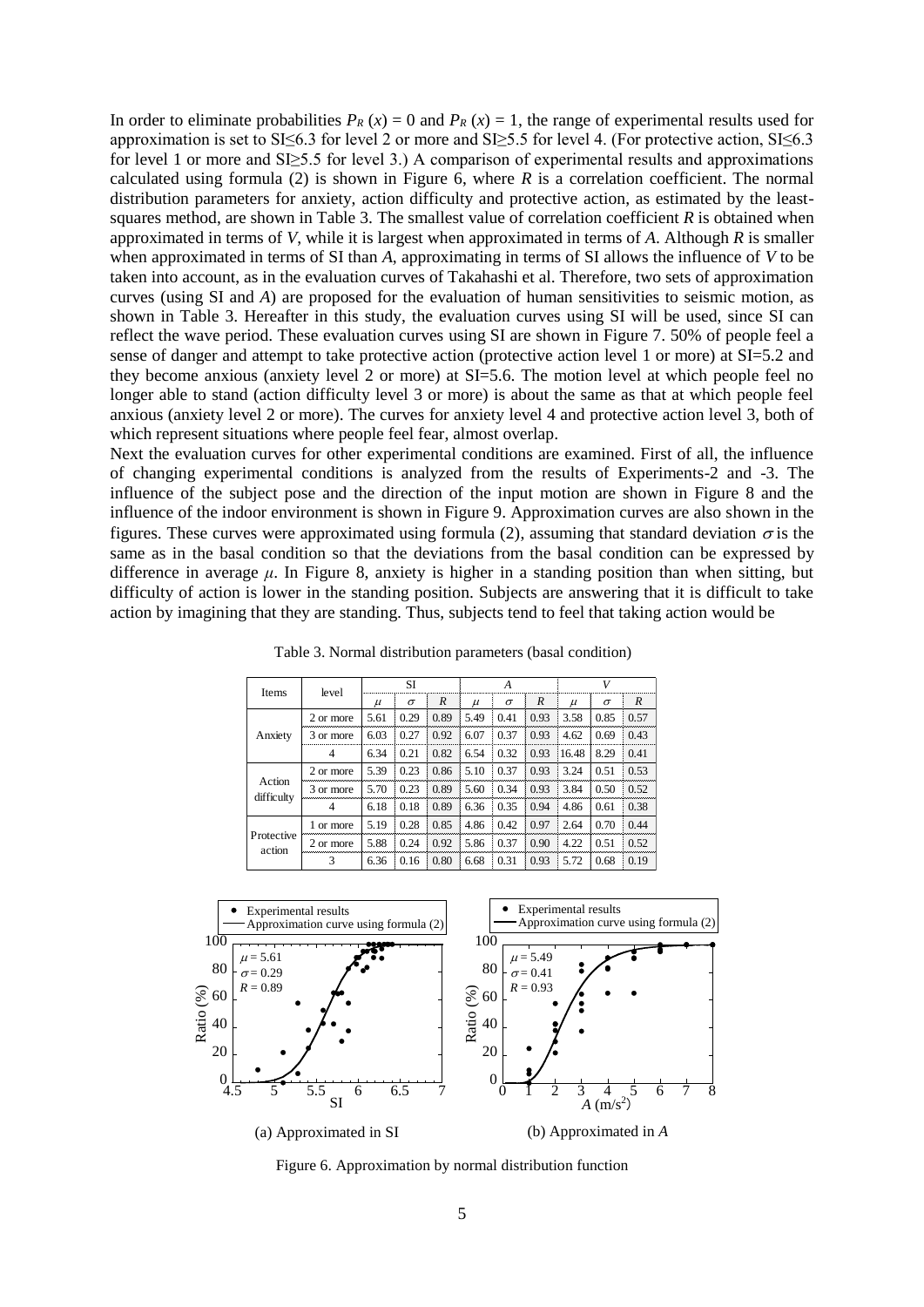

Figure 7. Evaluation curves using SI



(a) Anxiety level 2 or more (b) Action difficulty 2 or more

Figure 8. Influence of subject position and direction of input motion



Figure 9. Influence of indoor environment

more difficult when in a sitting position than when in a standing position. Clearly, action difficulty should be determined from results obtained from subjects in the standing position. However, considering situation that when an earthquake occurs, sitting people may make a judgment whether they would take action by imagining that they are in a standing position, sitting posture is used as the basal condition, also for the evaluation curve that provides a basis for action difficulty. Looking at the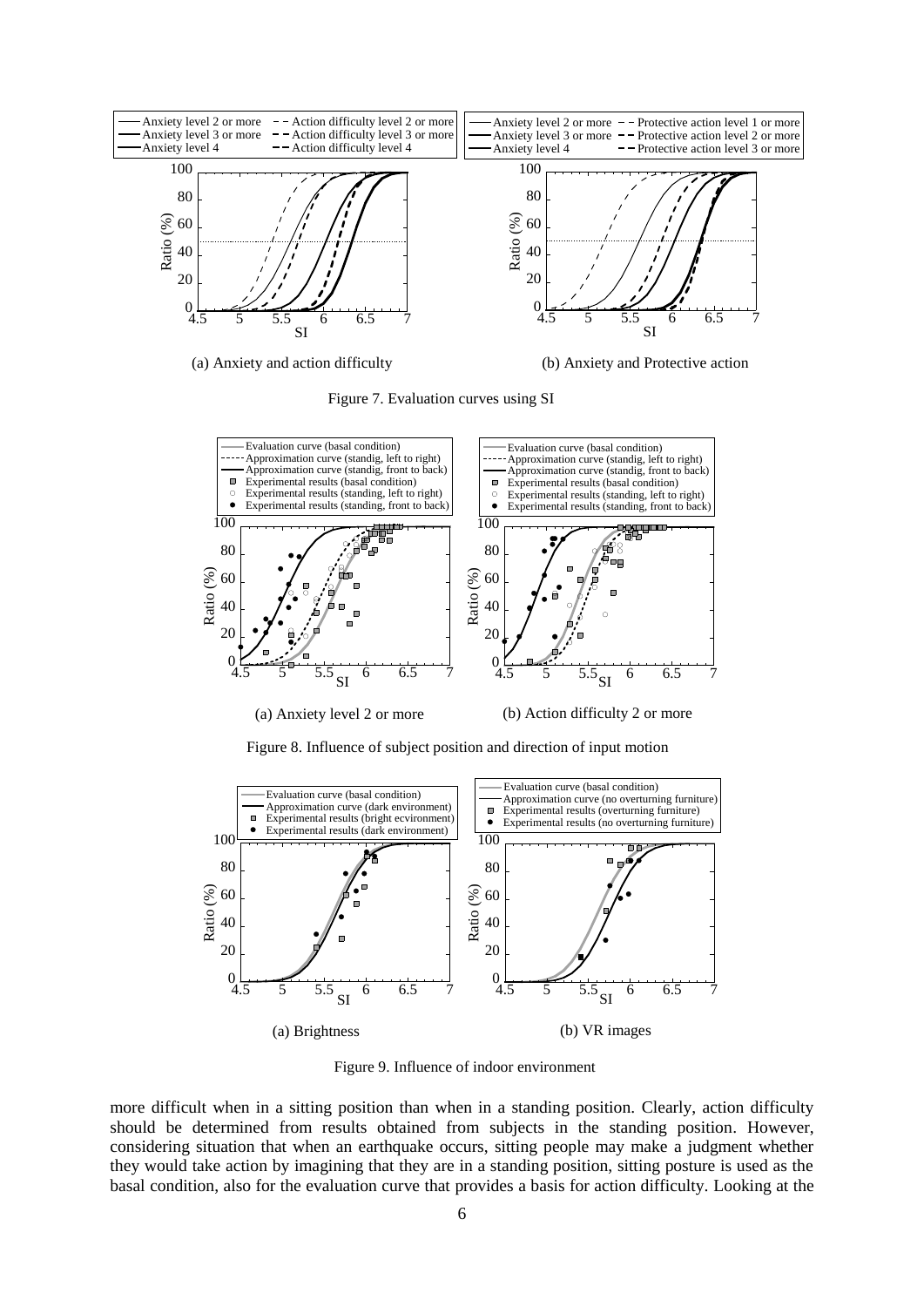direction of the input motion, difference of  $\mu$  in front to back and left to right is so big that it is 0.44 in anxiety and 0.61 in action difficulty. Figure 9(a) compares the ratio of subjects who answered anxiety level 2 and more in a well-lighted room (typical daylight; illuminance 454 lx, the same as in the basal condition) with that in a dark room (darkness; illuminance 0 lx). The influence of brightness on anxiety is minimal. Figure 9(b) compares cases with VR images of whether furniture overturning or not. Anxiety tends to be lower when furniture does not appear to be overturning.

Variations in  $\mu$  in different experimental conditions are calculated in the same way as in Figures 8 and 9 are shown in Table 4. For vibration intensity corresponding to 50% of the basal condition, the difference in exceedance probability is significant, at 5% or more. If the difference in  $\mu$  was more than 0.05, it would be considered as significant value for different experimental conditions; in Table4, the significant values are shown in halftone grey. The difference is about 0.1-0.2 for changing position and about 0.5 for changing the direction of the input motion. As for the indoor environment, brightness barely influences anxiety and has little effect on difficulty of action and protective action. The influence of overturning furniture is about 0.1-0.2. To compensate for this, the  $\mu$  value given by the evaluation curve calculated under the basal condition can be modified by adding  $\Delta u$  when position, motion direction or the indoor environment change, as shown in Table 5. Each value in Table 5 is determined by rounding the value in Table 4. Correction value of the direction of the input motion is determined by comparing values of standing position, assuming that the subject's pose would not affect. Regarding the influence of overturning furniture, there was little difference between the basal condition (no VR images) and when showing VR images with furniture not overturning, so the correction value for no overturning furniture can be directly added.

| <b>Items</b>         | level     | sitting-standing | left to right -<br>front to back | bright - dark | overturning furniture -<br>no overturning furniture |  |
|----------------------|-----------|------------------|----------------------------------|---------------|-----------------------------------------------------|--|
|                      | 2 or more | 0.15             | 0.44                             | $-0.04$       | -0.14                                               |  |
| Anxiety              | 3 or more | 0.13             | 0.40                             | 0.01          | $-0.05$                                             |  |
|                      |           | 0.19             | 0.47                             | $-0.05$       | $-0.07$                                             |  |
| Action<br>difficulty | 2 or more | $-0.10$          | 0.61                             | $-0.09$       | $-0.15$                                             |  |
|                      | 3 or more | $-0.06$          | 0.40                             | $-0.08$       | $-0.18$                                             |  |
|                      |           | 0.26             | 0.47                             | 0.13          | $-0.04$                                             |  |
| Protective<br>action | 1 or more | 0 <sub>0</sub>   | 0 45                             | $-0.26$       | -0.24                                               |  |
|                      | 2 or more | 0.08             | 0.40                             | -0.03         | -0.29                                               |  |
|                      |           | 0.19             | 0.62                             | 0.15          | $-0.11$                                             |  |

Table 4. Differences in average  $\mu$  under different

Table 5. Evaluation formula corrections under different

| <b>Items</b>         | level     | basal condition |          | The difference of $\Delta \mu$ in different experimental condition |               |        |                                           |  |
|----------------------|-----------|-----------------|----------|--------------------------------------------------------------------|---------------|--------|-------------------------------------------|--|
|                      |           | $\mu$           | $\sigma$ | standing                                                           | front to back |        | dark environment no overturning furniture |  |
|                      | 2 or more | 5.61            | 0.29     | $-0.2$                                                             | $-0.5$        |        | $+0.1$                                    |  |
| Anxiety              | 3 or more | 6.03            | 0.27     | $-0.2$                                                             | $-0.5$        |        | $+0.1$                                    |  |
|                      |           | 6.34            | 0.21     | $-0.2$                                                             | $-0.5$        |        | $+0.1$                                    |  |
| Action<br>difficulty | 2 or more | 5.39            | 0.23     |                                                                    | $-0.5$        |        | $+0.2$                                    |  |
|                      | 3 or more | 5.70            | 0.23     |                                                                    | $-0.5$        |        | $+0.2$                                    |  |
|                      |           | 6.18            | 0.18     | $-0.2$                                                             | $-0.5$        | $-0.2$ |                                           |  |
| Protective<br>action | l or more | 5.19            | 0.28     |                                                                    | $-0.5$        |        | $+0.2$                                    |  |
|                      | 2 or more | 5.88            | 0.24     | $-0.1$                                                             | $-0.5$        |        | $+0.2$                                    |  |
|                      |           | 6.36            | 0.16     | $-0.2$                                                             | $-0.5$        | $-0.2$ | $+0.1$                                    |  |

### *2.4 Comparison with Past Studies*

Figure 10 compares the evaluation curves obtained in this study with those of Takahashi et al. based on shaking table tests and Hida et al. based on a questionnaire in the 2011 off the Pacific coast of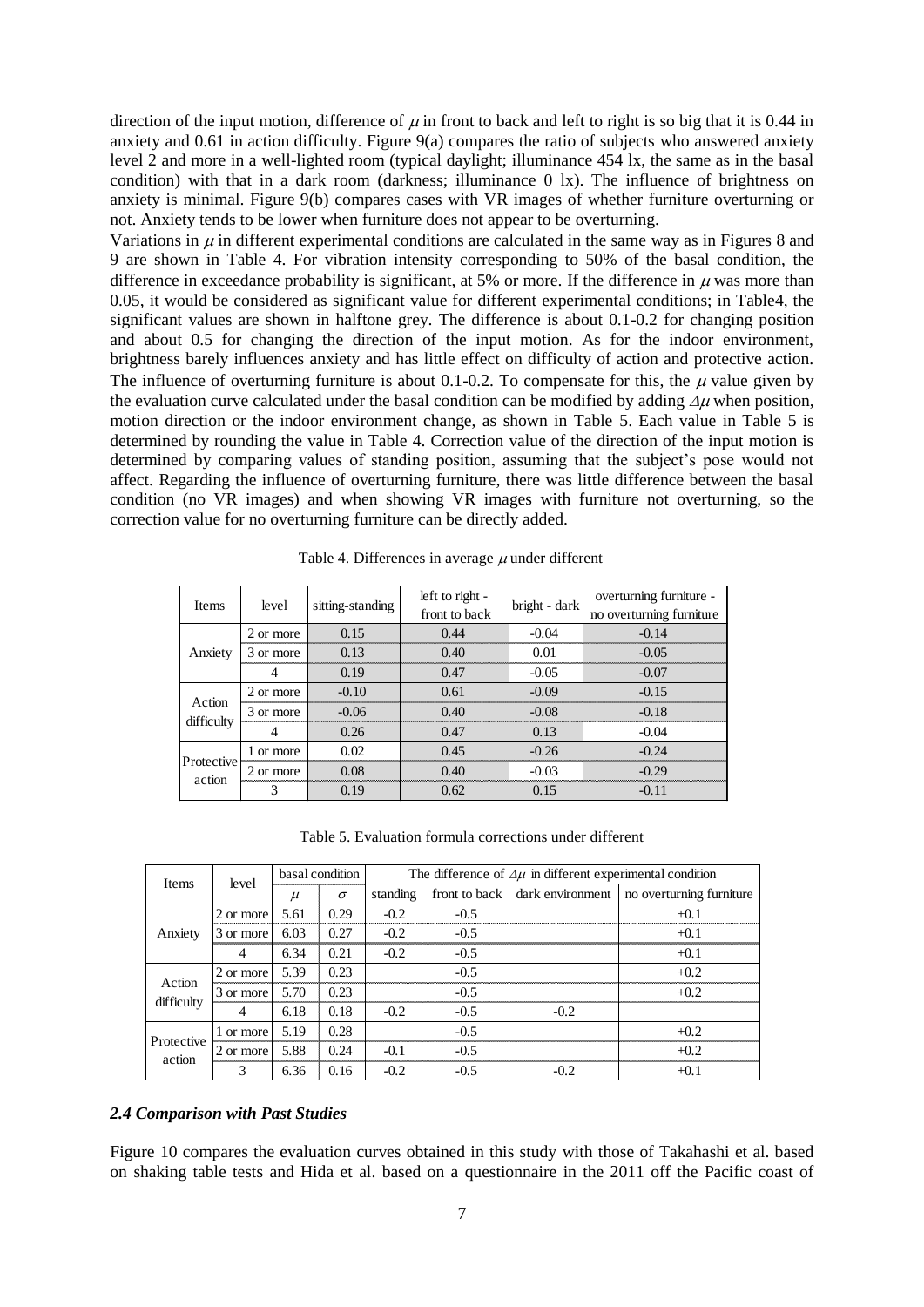Tohoku Earthquake. The current curves are drawn by calculating the relationship between *T* and *V* from the SI and *A* values at which the exceedance probability becomes 90% for anxiety level 2 and more and for action difficulty level 3 and more. For Takahashi et al., the evaluation curves for anxiety level 2: "anxious" and action difficulty level 3: "very unstable; difficult to take action" are shown, while for Hida et al. the curves for "3: scared" and "unable to stand" are given. It is confirmed that evaluation curves obtained in this study using SI show almost the same inclination against *T* as those of Takahashi et al. The Hida et al. values for anxiety and action difficulty are higher than those obtained in this study and by Takahashi et al. This is because the current curves and those of Takahashi et al. are derived from experimental results with sinusoidal excitation in one direction, whereas a real earthquake causes shaking randomly in three directions. Further, in a shaking table test, participants know that shaking is about to happen, whereas a real earthquake cannot be predicted. Thus differences in mental state are thought to be one of the factors resulting in the discrepancy.

The index of evacuation difficulty proposed by Hida et al. is compared with the current results in Figure 11. The evacuation difficulty index is based on *A*, so evaluation curves based on *A* are used for comparison. Hida et al. define evacuation as impossible when respondents choose "thrown around by the motion; could do nothing" or "unable to remain standing" and hence calculate the difficulty of evacuation. It is considered that this is equivalent to action difficulty level 3 or more and protective action level 2 and more in this study. Figure 11 shows that the evacuation difficulty curve of Hida et al. is almost the same as the evaluation curve for action difficulty level 2 and more and protective action level 1 and more. Comparing the values of *A* at which the exceedance probability reaches 50%, the value for action difficulty level 3 or more is about twice as high as that for evacuation difficulty while the value for protective action level 2 and more is about two and a half times higher. The reason for *A* of evacuation difficulty being lower than the equivalent evaluation curve is thought to be that it was calculated from results of shaking table tests using the three-directions motion record of the 2011 off the Pacific coast of Tohoku Earthquake and that the duration is long. These results suggest it is necessary to consider the mental state of subjects during an earthquake when developing evaluation curves.



Figure 10. Comparison with past studies

Figure 11. Comparison with evacuation

## **3. EVALUATION OF EFFECT OF HIGH-RISE BUILDING MOTION USING PROPOSED EVALUATION CURVES**

In this section, the evaluation curves are used to examine how the motion of high-rise buildings in Tokyo would affect human residents.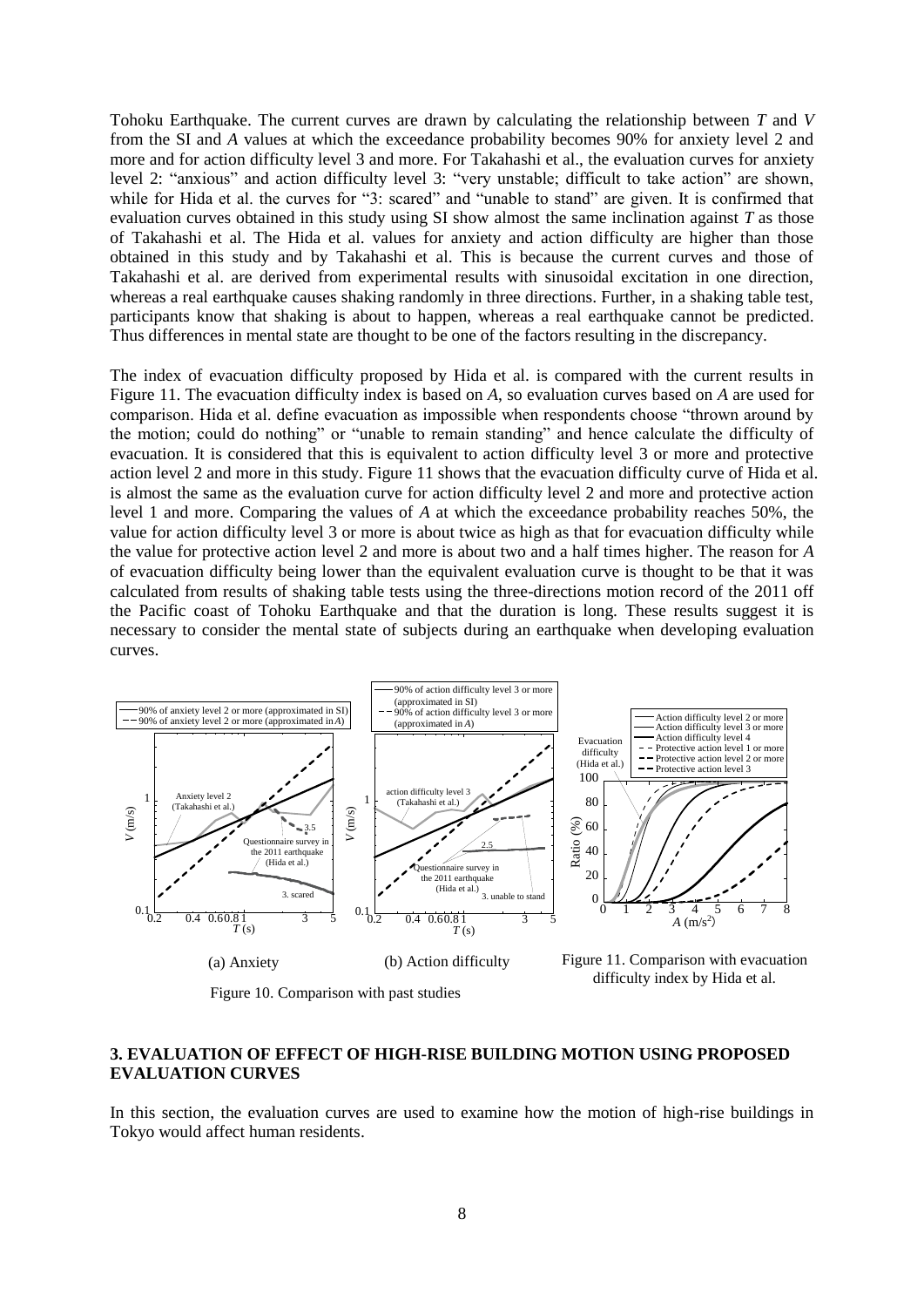### *3.1 Method of Estimating Who Feels Anxious or Has Difficulty Taking Action*

To determine the effect of high-rise building motion on residents, the number of people who feel anxious or have difficulty taking action is estimated for each building. Specifically, the number of people *N<sup>i</sup>* in these categories under building motion *i* is calculated using formula (3).

$$
_{k}N_{i} = \sum_{j=1}^{NF_{i}} n_{ij} \cdot (SI_{ij})
$$
\n
$$
(3)
$$

where *k* is the level of anxiety or action difficulty,  $f_k$  is the evaluation curve of human sensitivity (basal condition),  $SI_{ii}$  is the vibration intensity on floor *j*, which can be calculated from maximum acceleration *A* and maximum velocity *V* using formula (1), and  $n_{ij}$  is the number of people on floor *j* which can be calculated from formula (4) for each use.

$$
n_{ij} = \n\begin{cases}\n\frac{\text{(standard floor area)} \times \text{(rentable floor area)}}{\text{(area per person)}} & \text{(office)} \\
\frac{\text{(total number of residues per floor)}}{\text{(number of floor)}} \times \text{(number of people per household)} & \text{(residence)} \\
\frac{\text{(total room number)}}{\text{(number of floor)}} \times \text{(number of people per room)} & \text{(hotel)}\n\end{cases}\n\tag{4}
$$

The standard floor area, if unknown, can be calculated by dividing the total floor area of the building by the number of floors. The rentable floor area ratio is determined according to building age from a survey of Tokyo buildings published by the Japan Building Owners and Managers Association (2013). Office area per person is assumed to be  $11.9m<sup>2</sup>$  based on the same survey. The number of people per household is defined by ward in the national Census results (2015). The number of people per hotel room is assumed to be the same as the number of people per household.

### *3.2 Method of Estimating High-rise Building Vibration*

The vibration intensity at each floor of each high-rise building is calculated from seismic response analysis using the MDOF model according to structural type and number of floors. Each floor is assumed to have the same mass and the rigidity distribution with height is linear. The natural period of building *T* (s) is calculated from formula (5) according to structural type and eaves height *H* (m).

$$
T=0.0255H(S), 0.0223H(RC), 0.024H(SRC)
$$
\n
$$
(5)
$$

Formula (5) is an approximated straight line representing the relationship between eaves height and natural period for the design of high-rise buildings in Tokyo as described in the building letter. The relationship between modification of each floor and yield strength is expressed as a tri-linear curve. Yield strength at the failure point is set to be uniform for the design shear coefficient. Damping is made proportional to stiffness at a ratio to natural frequency of 2% for steel (S), 2.5% for steel and reinforced concrete (SRC), 3% for reinforced concrete (RC) buildings. A 1% increment is added for a vibration control structure. If information about the vibration model was published in the building letter, the natural period and design shear coefficient are set to these values. After calculating the maximum story drift angles when subject to standard 3-directional waves using MDOF models, it is confirmed that almost all are smaller than 1/100.

## *3.3 Target Buildings and Earthquakes*

The targets of this evaluation are buildings 60m or higher within the twenty-three wards of Tokyo, as listed in the Annual Building Construction Report for Tokyo, except for isolated buildings. For building response analysis calculations and estimating numbers of people, information about the site, structural type, number of floors, age, usage and standard floor area (or total floor area) as given in the Annual Building Construction Report are used. Earthquake-resistant structures and vibration-control structures are distinguished through Internet searches and other methods, as are numbers of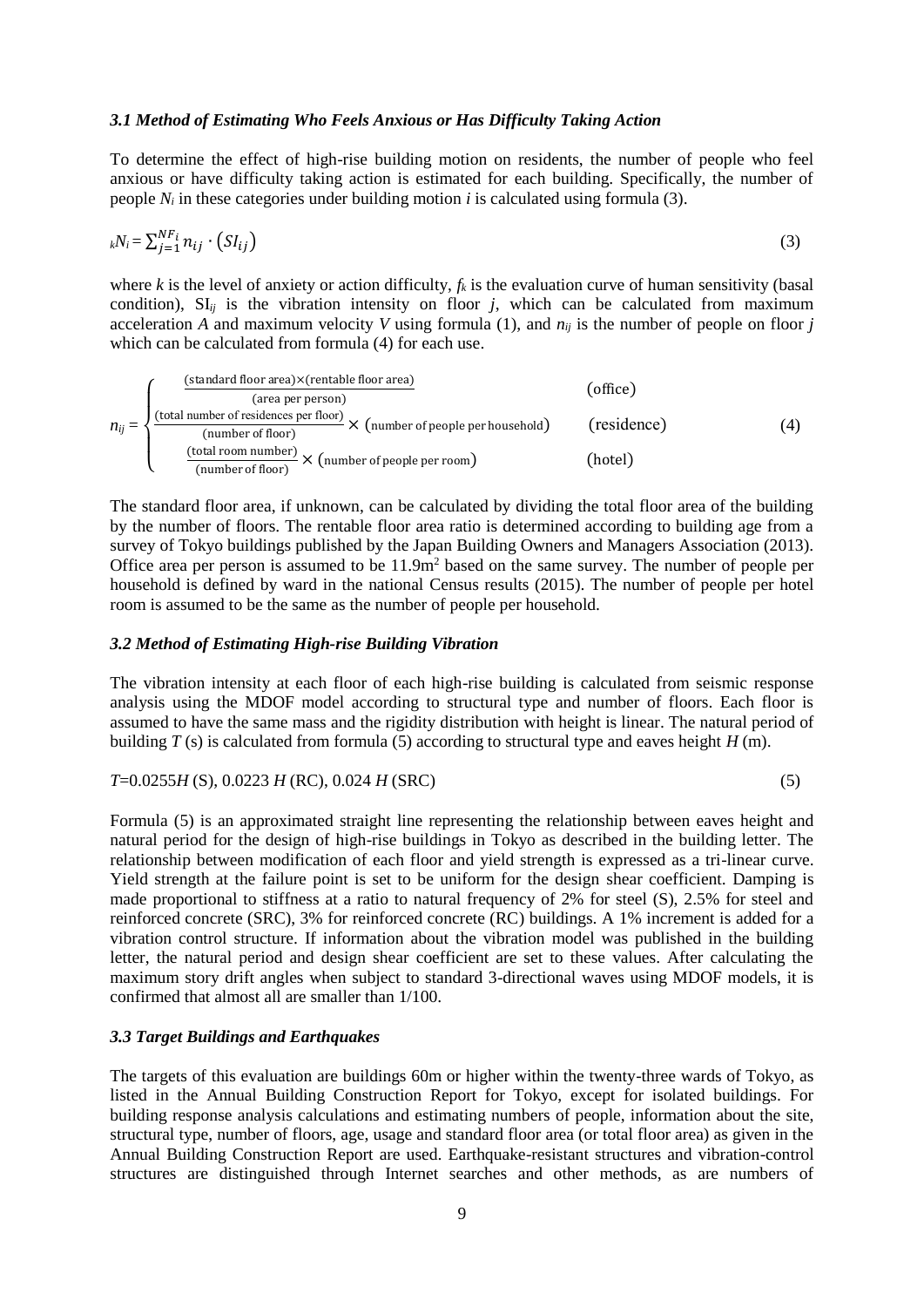rooms/residences (in the case of hotels or residential buildings). The number of target buildings by ward is shown in Figure 12. It is confirmed that there are many high-rise buildings in Minato and Chiyoda wards, that more than half of the buildings have 25 floors or less, and 20%-30% of the buildings are vibration control structures. The number of people in each building, as estimated using formula (4), increases as the number of floors rises and is higher in office buildings than in residential buildings, as Figure 13 shows.

The target earthquake is the 2011 off the Pacific coast of Tohoku Earthquake. The ground wave as recorded at the observation point near each building is used. The size of the input motion in each location is shown in Figure 14.



Figure 12. Number of buildings by ward

#### *3.4 Influence of Seismic Motion*

Input motion and maximum response values of each building resulting from the 2011 off the Pacific coast of Tohoku Earthquake are shown in Figure 15. The figure shows minimum, average and maximum values aggregated by the same number of stories. The responses shown in the figure are the maximum value of all floors. Maximum values of earthquake ground motion and maximum response recorded in high-rise buildings (Hida et al. 2012b and Kashima et al. 2012) are shown in the figure for comparison. Values recorded in high-rise buildings are generally included in scope of building response or input motion size. For residential buildings, the minimum, average and maximum values of exceedance probability at anxiety level 2 or more and action difficulty level 3 or more, aggregated by the same number of stories, are shown in Figure 16.

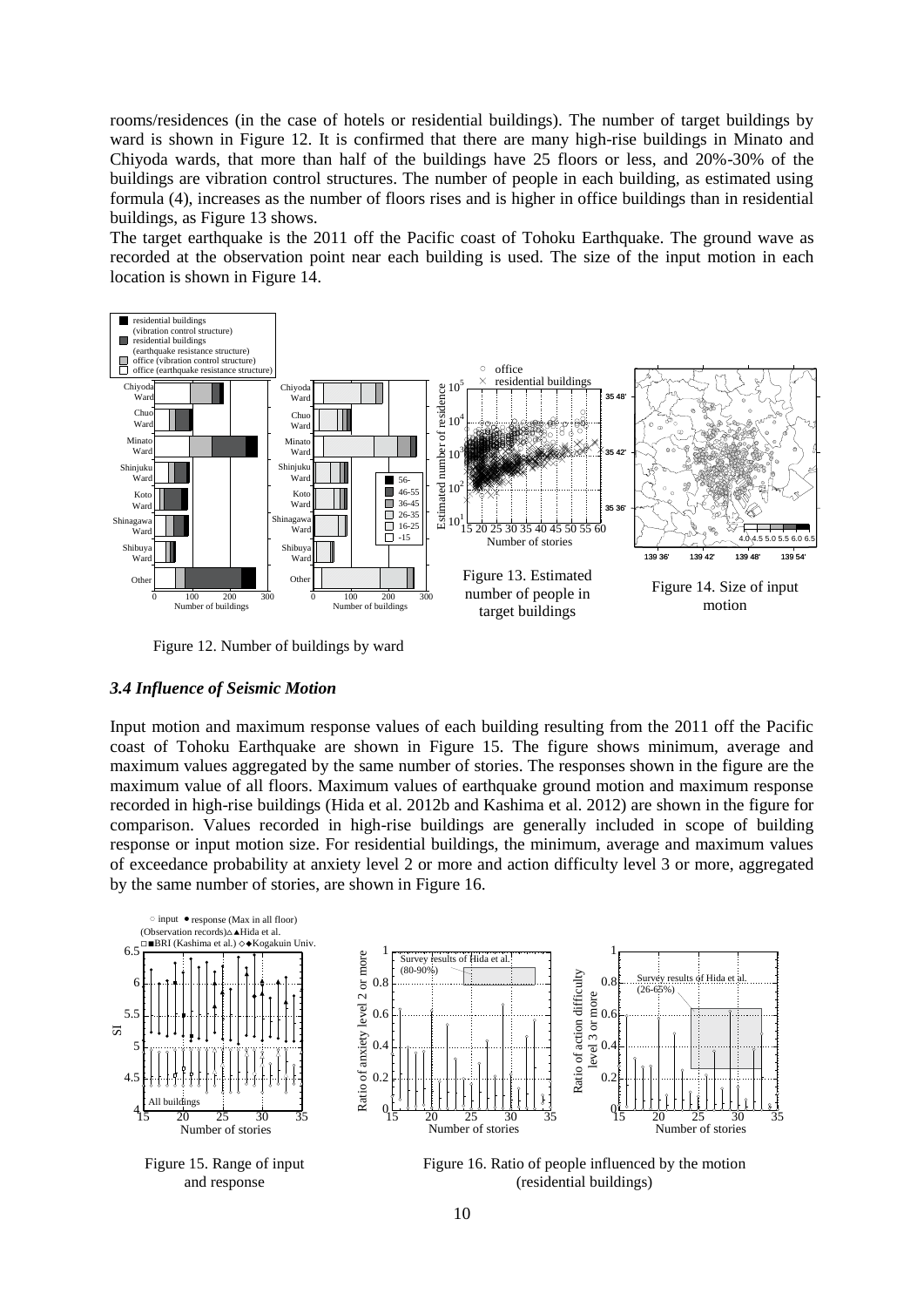According to Hida et al. survey of residents in eight high-rise residential buildings with 24-33 stories, the proportion answering that they were "very scared" or "scared" (which are the responses most closely corresponding to anxiety level 2 or more) was 80%-90% (an average of 83% for all buildings). Also, the proportion answering "unable to take action" and "unable to remain standing" (which are the responses most closely corresponding to action difficulty level 3 or more) was 26-65% (an average of 48% for all buildings). These estimated ratios vary by building. For buildings with the same number of stories as in Hida et al. survey, anxiety is so low that the average exceedance probability by the same number of stories is about 10% and the maximum is about 20%-60%. Values would be higher if the subject pose or the input motion direction were to be considered, but, according to Figure 8, even then anxiety would only be about double at SI=5.5 and action difficulty would only be about 1.5 times if subjects were standing and the input motion was front to back. This discrepancy is considered a result of basing the evaluation curve on a short duration of motion rather than taking into account the influence of long-duration motion.

The ratio of people who feel anxious is compiled by ward and shown in Figure 17. A high ratio of people in Koto ward feels anxious. This is because Koto ward faces the Tokyo bay and the input motion was larger than other wards. Anxiety levels in earthquake resistance structures and vibration control structures are compared in Figure 18; in most wards, the ratio of people who feel anxious is lower in vibration control structures. As Figure15 shows, building response of tall buildings tend to be smaller than low buildings, so people in buildings with vibration control structures which tend to have more floors than earthquake resistance structures less likely to feel the anxiety.



Figure 17. The ratio of people who feel anxious



Figure 18. Comparison of earthquake resistance structures and vibration control systems

#### **4. CONCLUSIONS**

In this study, experiments with human subjects are performed under the same conditions as similar recent studies. Ratios of people expressing anxiety and action difficulty are adopted as indexes of sensitivity to each level of vibration, assuming a normal probability distribution function. The relationship between vibration characteristics and human sensitivity can then be determined using evaluation curves based on simple functions. Further experiments were performed with parameters other than vibration amplitude, such subject pose (standing or sitting) and ambient brightness and so on. From the results, differences in experimental conditions were simply expressed as an average difference from the normal probability distribution function.

The conclusions reached in this work are as follows.

- 1) The ratio of people who feel anxious or have difficulty taking action can be expressed by as a normal distribution using the acceleration or SI (determined as *A* x *V*) of the motion as an index.
- 2) Over 50% of people feel a sense of danger and attempt to take protective action at SI=5.2.